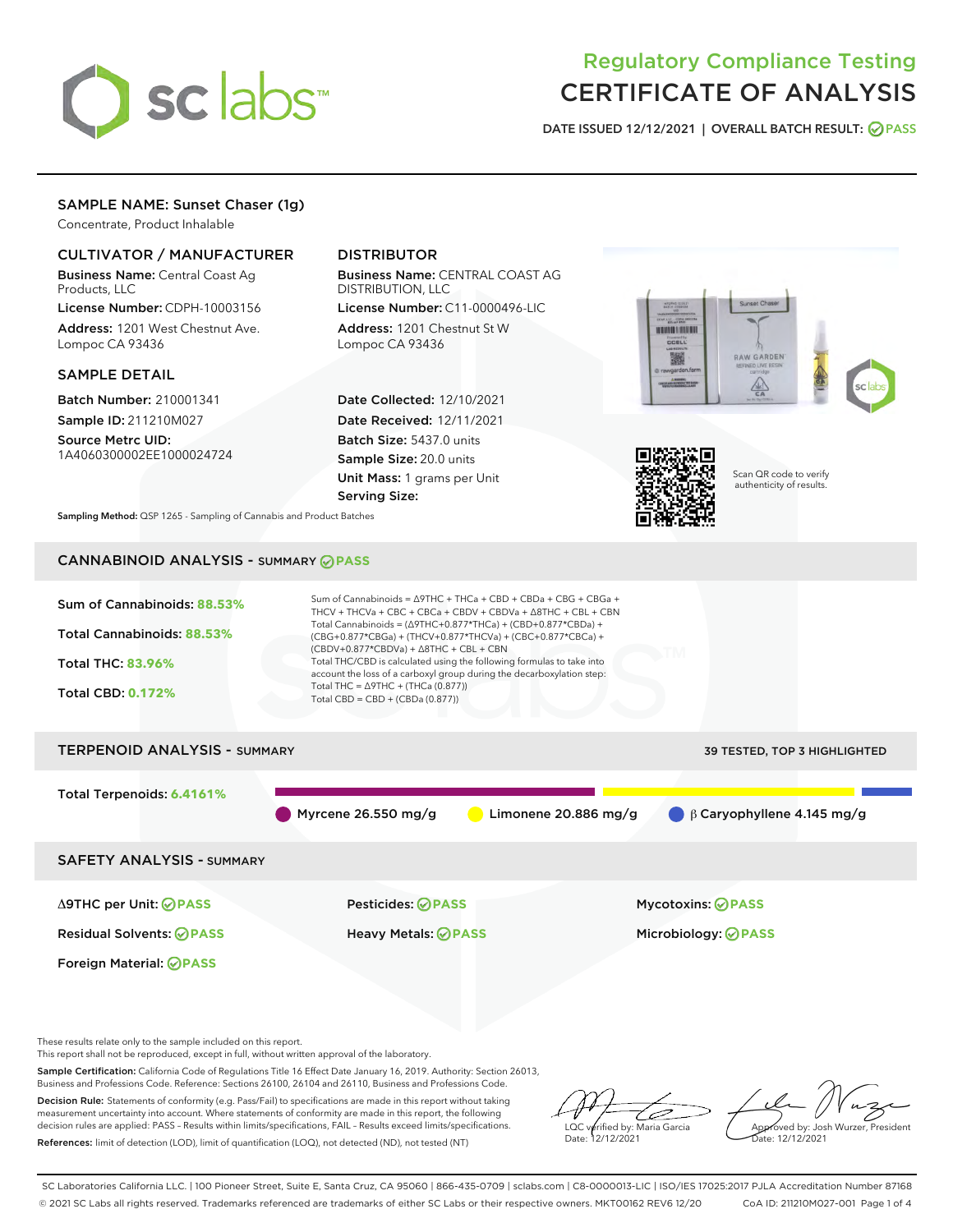



SUNSET CHASER (1G) | DATE ISSUED 12/12/2021 | OVERALL BATCH RESULT: @ PASS

## CANNABINOID TEST RESULTS - 12/12/2021 2 PASS

Tested by high-performance liquid chromatography with diode-array detection (HPLC-DAD). **Method:** QSP 1157 - Analysis of Cannabinoids by HPLC-DAD

#### TOTAL CANNABINOIDS: **88.53%**

Total Cannabinoids (Total THC) + (Total CBD) + (Total CBG) + (Total THCV) + (Total CBC) + (Total CBDV) + ∆8THC + CBL + CBN

TOTAL THC: **83.96%** Total THC (∆9THC+0.877\*THCa)

TOTAL CBD: **0.172%**

Total CBD (CBD+0.877\*CBDa)

TOTAL CBG: 3.296% Total CBG (CBG+0.877\*CBGa)

TOTAL THCV: 0.68% Total THCV (THCV+0.877\*THCVa)

TOTAL CBC: ND Total CBC (CBC+0.877\*CBCa)

TOTAL CBDV: ND Total CBDV (CBDV+0.877\*CBDVa)

| <b>COMPOUND</b>  | LOD/LOQ<br>(mg/g)          | <b>MEASUREMENT</b><br><b>UNCERTAINTY</b><br>(mg/g) | <b>RESULT</b><br>(mg/g) | <b>RESULT</b><br>(%) |
|------------------|----------------------------|----------------------------------------------------|-------------------------|----------------------|
| <b>A9THC</b>     | 0.06 / 0.26                | ±28.882                                            | 839.60                  | 83.960               |
| <b>CBG</b>       | 0.06/0.19                  | ±1.299                                             | 32.96                   | 3.296                |
| <b>THCV</b>      | 0.1 / 0.2                  | $\pm 0.34$                                         | 6.8                     | 0.68                 |
| <b>CBN</b>       | 0.1/0.3                    | ±0.17                                              | 2.6                     | 0.26                 |
| <b>CBD</b>       | 0.07/0.29                  | ±0.080                                             | 1.72                    | 0.172                |
| $\triangle$ 8THC | 0.1 / 0.4                  | ±0.13                                              | 1.6                     | 0.16                 |
| THCa             | 0.05/0.14                  | N/A                                                | <b>ND</b>               | <b>ND</b>            |
| <b>THCVa</b>     | 0.07/0.20                  | N/A                                                | <b>ND</b>               | <b>ND</b>            |
| <b>CBDa</b>      | 0.02/0.19                  | N/A                                                | <b>ND</b>               | <b>ND</b>            |
| <b>CBDV</b>      | 0.04 / 0.15                | N/A                                                | <b>ND</b>               | <b>ND</b>            |
| <b>CBDVa</b>     | 0.03/0.53                  | N/A                                                | <b>ND</b>               | <b>ND</b>            |
| <b>CBGa</b>      | 0.1/0.2                    | N/A                                                | <b>ND</b>               | <b>ND</b>            |
| <b>CBL</b>       | 0.06 / 0.24                | N/A                                                | <b>ND</b>               | <b>ND</b>            |
| <b>CBC</b>       | 0.2 / 0.5                  | N/A                                                | <b>ND</b>               | <b>ND</b>            |
| <b>CBCa</b>      | 0.07/0.28                  | N/A                                                | <b>ND</b>               | <b>ND</b>            |
|                  | <b>SUM OF CANNABINOIDS</b> |                                                    | 885.3 mg/g              | 88.53%               |

#### **UNIT MASS: 1 grams per Unit**

| ∆9THC per Unit                         | 1120 per-package limit | 839.60 mg/unit  | <b>PASS</b> |
|----------------------------------------|------------------------|-----------------|-------------|
| <b>Total THC per Unit</b>              |                        | 839.60 mg/unit  |             |
| <b>CBD</b> per Unit                    |                        | $1.72$ mg/unit  |             |
| <b>Total CBD per Unit</b>              |                        | $1.72$ mg/unit  |             |
| <b>Sum of Cannabinoids</b><br>per Unit |                        | 885.3 mg/unit   |             |
| <b>Total Cannabinoids</b><br>per Unit  |                        | $885.3$ mg/unit |             |

| <b>COMPOUND</b>         | LOD/LOQ<br>(mg/g) | <b>MEASUREMENT</b><br><b>UNCERTAINTY</b><br>(mg/g) | <b>RESULT</b><br>(mg/g)                          | <b>RESULT</b><br>$(\%)$ |
|-------------------------|-------------------|----------------------------------------------------|--------------------------------------------------|-------------------------|
| <b>Myrcene</b>          | 0.008 / 0.025     | ±0.3425                                            | 26.550                                           | 2.6550                  |
| Limonene                | 0.005 / 0.016     | ±0.2987                                            | 20.886                                           | 2.0886                  |
| $\beta$ Caryophyllene   | 0.004 / 0.012     | ±0.1476                                            | 4.145                                            | 0.4145                  |
| $\beta$ Pinene          | 0.004 / 0.014     | ±0.0326                                            | 2.832                                            | 0.2832                  |
| Linalool                | 0.009 / 0.032     | ±0.0879                                            | 2.314                                            | 0.2314                  |
| $\alpha$ Pinene         | 0.005 / 0.017     | ±0.0136                                            | 1.578                                            | 0.1578                  |
| $\alpha$ Humulene       | 0.009/0.029       | ±0.0376                                            | 1.170                                            | 0.1170                  |
| Terpinolene             | 0.008 / 0.026     | ±0.0202                                            | 0.986                                            | 0.0986                  |
| Fenchol                 | 0.010 / 0.034     | ±0.0283                                            | 0.730                                            | 0.0730                  |
| trans-ß-Farnesene       | 0.008 / 0.025     | ±0.0253                                            | 0.712                                            | 0.0712                  |
| Terpineol               | 0.016 / 0.055     | ±0.0315                                            | 0.513                                            | 0.0513                  |
| Camphene                | 0.005 / 0.015     | ±0.0045                                            | 0.394                                            | 0.0394                  |
| Valencene               | 0.009 / 0.030     | ±0.0262                                            | 0.380                                            | 0.0380                  |
| Ocimene                 | 0.011 / 0.038     | ±0.0097                                            | 0.301                                            | 0.0301                  |
| <b>Borneol</b>          | 0.005 / 0.016     | ±0.0059                                            | 0.141                                            | 0.0141                  |
| Fenchone                | 0.009 / 0.028     | ±0.0034                                            | 0.118                                            | 0.0118                  |
| Nerolidol               | 0.009 / 0.028     | ±0.0053                                            | 0.085                                            | 0.0085                  |
| $\alpha$ Bisabolol      | 0.008 / 0.026     | ±0.0035                                            | 0.065                                            | 0.0065                  |
| Guaiol                  | 0.009 / 0.030     | ±0.0026                                            | 0.055                                            | 0.0055                  |
| $\gamma$ Terpinene      | 0.006 / 0.018     | ±0.0008                                            | 0.044                                            | 0.0044                  |
| $\alpha$ Phellandrene   | 0.006 / 0.020     | ±0.0005                                            | 0.034                                            | 0.0034                  |
| $\alpha$ Terpinene      | 0.005 / 0.017     | ±0.0005                                            | 0.034                                            | 0.0034                  |
| Sabinene                | 0.004 / 0.014     | ±0.0003                                            | 0.029                                            | 0.0029                  |
| Eucalyptol              | 0.006 / 0.018     | ±0.0006                                            | 0.024                                            | 0.0024                  |
| 3 Carene                | 0.005 / 0.018     | ±0.0003                                            | 0.021                                            | 0.0021                  |
| Citronellol             | 0.003 / 0.010     | ±0.0006                                            | 0.012                                            | 0.0012                  |
| Geraniol                | 0.002 / 0.007     | ±0.0004                                            | 0.008                                            | 0.0008                  |
| Sabinene Hydrate        | 0.006 / 0.022     | N/A                                                | <loq< th=""><th><math>&lt;</math>LOQ</th></loq<> | $<$ LOQ                 |
| Nerol                   | 0.003 / 0.011     | N/A                                                | <loq< th=""><th><loq< th=""></loq<></th></loq<>  | <loq< th=""></loq<>     |
| Caryophyllene<br>Oxide  | 0.010 / 0.033     | N/A                                                | <loq< th=""><th><loq< th=""></loq<></th></loq<>  | <loq< th=""></loq<>     |
| p-Cymene                | 0.005 / 0.016     | N/A                                                | ND                                               | ND                      |
| (-)-Isopulegol          | 0.005 / 0.016     | N/A                                                | ND                                               | <b>ND</b>               |
| Camphor                 | 0.006 / 0.019     | N/A                                                | ND                                               | ND                      |
| Isoborneol              | 0.004 / 0.012     | N/A                                                | ND                                               | <b>ND</b>               |
| Menthol                 | 0.008 / 0.025     | N/A                                                | ND                                               | <b>ND</b>               |
| $R-(+)$ -Pulegone       | 0.003 / 0.011     | N/A                                                | ND                                               | ND                      |
| <b>Geranyl Acetate</b>  | 0.004 / 0.014     | N/A                                                | ND                                               | <b>ND</b>               |
| $\alpha$ Cedrene        | 0.005 / 0.016     | N/A                                                | ND                                               | <b>ND</b>               |
| Cedrol                  | 0.008 / 0.027     | N/A                                                | ND                                               | ND                      |
| <b>TOTAL TERPENOIDS</b> |                   |                                                    | 64.161 mg/g                                      | 6.4161%                 |

SC Laboratories California LLC. | 100 Pioneer Street, Suite E, Santa Cruz, CA 95060 | 866-435-0709 | sclabs.com | C8-0000013-LIC | ISO/IES 17025:2017 PJLA Accreditation Number 87168 © 2021 SC Labs all rights reserved. Trademarks referenced are trademarks of either SC Labs or their respective owners. MKT00162 REV6 12/20 CoA ID: 211210M027-001 Page 2 of 4

# TERPENOID TEST RESULTS - 12/12/2021

Terpene analysis utilizing gas chromatography-flame ionization detection (GC-FID). **Method:** QSP 1192 - Analysis of Terpenoids by GC-FID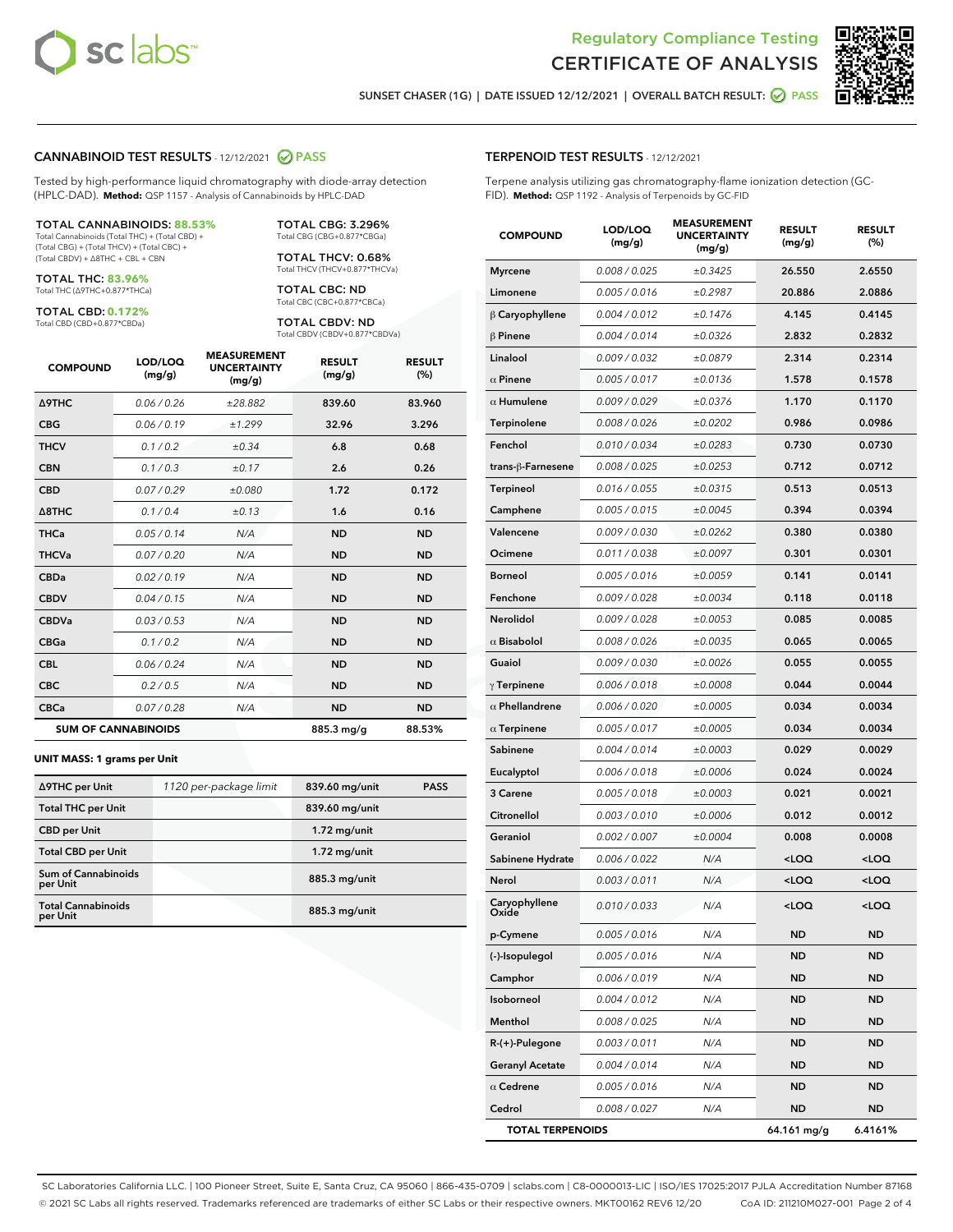



SUNSET CHASER (1G) | DATE ISSUED 12/12/2021 | OVERALL BATCH RESULT: @ PASS

# CATEGORY 1 PESTICIDE TEST RESULTS - 12/12/2021 2 PASS

Pesticide and plant growth regulator analysis utilizing high-performance liquid chromatography-mass spectrometry (HPLC-MS) or gas chromatography-mass spectrometry (GC-MS). \*GC-MS utilized where indicated. **Method:** QSP 1212 - Analysis of Pesticides and Mycotoxins by LC-MS or QSP 1213 - Analysis of Pesticides by GC-MS

| <b>COMPOUND</b>             | LOD/LOQ<br>$(\mu g/g)$ | <b>ACTION</b><br><b>LIMIT</b><br>$(\mu g/g)$ | <b>MEASUREMENT</b><br><b>UNCERTAINTY</b><br>$(\mu g/g)$ | <b>RESULT</b><br>$(\mu g/g)$ | <b>RESULT</b> |
|-----------------------------|------------------------|----------------------------------------------|---------------------------------------------------------|------------------------------|---------------|
| Aldicarb                    | 0.03 / 0.08            | $\ge$ LOD                                    | N/A                                                     | <b>ND</b>                    | <b>PASS</b>   |
| Carbofuran                  | 0.02/0.05              | $\ge$ LOD                                    | N/A                                                     | <b>ND</b>                    | <b>PASS</b>   |
| Chlordane*                  | 0.03 / 0.08            | $\ge$ LOD                                    | N/A                                                     | <b>ND</b>                    | <b>PASS</b>   |
| Chlorfenapyr*               | 0.03/0.10              | $\ge$ LOD                                    | N/A                                                     | <b>ND</b>                    | <b>PASS</b>   |
| Chlorpyrifos                | 0.02 / 0.06            | $\ge$ LOD                                    | N/A                                                     | <b>ND</b>                    | <b>PASS</b>   |
| Coumaphos                   | 0.02 / 0.07            | $>$ LOD                                      | N/A                                                     | <b>ND</b>                    | <b>PASS</b>   |
| Daminozide                  | 0.02 / 0.07            | $\ge$ LOD                                    | N/A                                                     | <b>ND</b>                    | <b>PASS</b>   |
| <b>DDVP</b><br>(Dichlorvos) | 0.03/0.09              | $\ge$ LOD                                    | N/A                                                     | <b>ND</b>                    | <b>PASS</b>   |
| Dimethoate                  | 0.03 / 0.08            | $>$ LOD                                      | N/A                                                     | <b>ND</b>                    | <b>PASS</b>   |
| Ethoprop(hos)               | 0.03/0.10              | $\ge$ LOD                                    | N/A                                                     | <b>ND</b>                    | <b>PASS</b>   |
| Etofenprox                  | 0.02 / 0.06            | $\ge$ LOD                                    | N/A                                                     | <b>ND</b>                    | <b>PASS</b>   |
| Fenoxycarb                  | 0.03 / 0.08            | $>$ LOD                                      | N/A                                                     | <b>ND</b>                    | <b>PASS</b>   |
| Fipronil                    | 0.03/0.08              | $\ge$ LOD                                    | N/A                                                     | <b>ND</b>                    | <b>PASS</b>   |
| Imazalil                    | 0.02 / 0.06            | $>$ LOD                                      | N/A                                                     | <b>ND</b>                    | <b>PASS</b>   |
| Methiocarb                  | 0.02 / 0.07            | $\ge$ LOD                                    | N/A                                                     | <b>ND</b>                    | <b>PASS</b>   |
| Methyl<br>parathion         | 0.03/0.10              | $\ge$ LOD                                    | N/A                                                     | <b>ND</b>                    | <b>PASS</b>   |
| <b>Mevinphos</b>            | 0.03/0.09              | $\ge$ LOD                                    | N/A                                                     | <b>ND</b>                    | <b>PASS</b>   |
| Paclobutrazol               | 0.02 / 0.05            | $\ge$ LOD                                    | N/A                                                     | <b>ND</b>                    | <b>PASS</b>   |
| Propoxur                    | 0.03/0.09              | $\ge$ LOD                                    | N/A                                                     | <b>ND</b>                    | <b>PASS</b>   |
| Spiroxamine                 | 0.03 / 0.08            | $\ge$ LOD                                    | N/A                                                     | <b>ND</b>                    | <b>PASS</b>   |
| Thiacloprid                 | 0.03/0.10              | $\ge$ LOD                                    | N/A                                                     | <b>ND</b>                    | <b>PASS</b>   |

### CATEGORY 2 PESTICIDE TEST RESULTS - 12/12/2021 @ PASS

| <b>COMPOUND</b>          | LOD/LOO<br>$(\mu g/g)$ | <b>ACTION</b><br>LIMIT<br>$(\mu g/g)$ | <b>MEASUREMENT</b><br><b>UNCERTAINTY</b><br>$(\mu g/g)$ | <b>RESULT</b><br>$(\mu g/g)$ | <b>RESULT</b> |  |
|--------------------------|------------------------|---------------------------------------|---------------------------------------------------------|------------------------------|---------------|--|
| Abamectin                | 0.03/0.10              | 0.1                                   | N/A                                                     | <b>ND</b>                    | <b>PASS</b>   |  |
| Acephate                 | 0.02/0.07              | 0.1                                   | N/A                                                     | <b>ND</b>                    | <b>PASS</b>   |  |
| Acequinocyl              | 0.02/0.07              | 0.1                                   | N/A                                                     | <b>ND</b>                    | <b>PASS</b>   |  |
| Acetamiprid              | 0.02 / 0.05            | 0.1                                   | N/A                                                     | <b>ND</b>                    | <b>PASS</b>   |  |
| Azoxystrobin             | 0.02/0.07              | 0.1                                   | N/A                                                     | <b>ND</b>                    | <b>PASS</b>   |  |
| <b>Bifenazate</b>        | 0.01 / 0.04            | 0.1                                   | N/A                                                     | <b>ND</b>                    | <b>PASS</b>   |  |
| <b>Bifenthrin</b>        | 0.02 / 0.05            | 3                                     | N/A                                                     | <b>ND</b>                    | <b>PASS</b>   |  |
| <b>Boscalid</b>          | 0.03/0.09              | 0.1                                   | N/A                                                     | <b>ND</b>                    | <b>PASS</b>   |  |
| Captan                   | 0.19/0.57              | 0.7                                   | N/A                                                     | <b>ND</b>                    | <b>PASS</b>   |  |
| Carbaryl                 | 0.02/0.06              | 0.5                                   | N/A                                                     | <b>ND</b>                    | <b>PASS</b>   |  |
| Chlorantranilip-<br>role | 0.04/0.12              | 10                                    | N/A                                                     | <b>ND</b>                    | <b>PASS</b>   |  |
| Clofentezine             | 0.03/0.09              | 0.1                                   | N/A                                                     | <b>ND</b>                    | <b>PASS</b>   |  |

| <b>COMPOUND</b>               | LOD/LOQ<br>$(\mu g/g)$ | <b>ACTION</b><br><b>LIMIT</b><br>(µg/g) | <b>MEASUREMENT</b><br><b>UNCERTAINTY</b><br>$(\mu g/g)$ | <b>RESULT</b><br>$(\mu g/g)$ | <b>RESULT</b> |
|-------------------------------|------------------------|-----------------------------------------|---------------------------------------------------------|------------------------------|---------------|
| Cyfluthrin                    | 0.12 / 0.38            | $\overline{c}$                          | N/A                                                     | <b>ND</b>                    | <b>PASS</b>   |
| Cypermethrin                  | 0.11 / 0.32            | 1                                       | N/A                                                     | <b>ND</b>                    | <b>PASS</b>   |
| Diazinon                      | 0.02 / 0.05            | 0.1                                     | N/A                                                     | <b>ND</b>                    | <b>PASS</b>   |
| Dimethomorph                  | 0.03 / 0.09            | $\overline{2}$                          | N/A                                                     | ND                           | <b>PASS</b>   |
| Etoxazole                     | 0.02 / 0.06            | 0.1                                     | N/A                                                     | <b>ND</b>                    | <b>PASS</b>   |
| Fenhexamid                    | 0.03 / 0.09            | 0.1                                     | N/A                                                     | ND                           | <b>PASS</b>   |
| Fenpyroximate                 | 0.02 / 0.06            | 0.1                                     | N/A                                                     | <b>ND</b>                    | <b>PASS</b>   |
| Flonicamid                    | 0.03 / 0.10            | 0.1                                     | N/A                                                     | ND                           | <b>PASS</b>   |
| Fludioxonil                   | 0.03 / 0.10            | 0.1                                     | N/A                                                     | <b>ND</b>                    | <b>PASS</b>   |
| Hexythiazox                   | 0.02 / 0.07            | 0.1                                     | N/A                                                     | <b>ND</b>                    | <b>PASS</b>   |
| Imidacloprid                  | 0.04 / 0.11            | 5                                       | N/A                                                     | ND                           | <b>PASS</b>   |
| Kresoxim-methyl               | 0.02 / 0.07            | 0.1                                     | N/A                                                     | ND                           | <b>PASS</b>   |
| Malathion                     | 0.03 / 0.09            | 0.5                                     | N/A                                                     | <b>ND</b>                    | <b>PASS</b>   |
| Metalaxyl                     | 0.02 / 0.07            | $\overline{c}$                          | N/A                                                     | ND                           | <b>PASS</b>   |
| Methomyl                      | 0.03 / 0.10            | 1                                       | N/A                                                     | ND                           | <b>PASS</b>   |
| Myclobutanil                  | 0.03 / 0.09            | 0.1                                     | N/A                                                     | <b>ND</b>                    | <b>PASS</b>   |
| Naled                         | 0.02 / 0.07            | 0.1                                     | N/A                                                     | ND                           | <b>PASS</b>   |
| Oxamyl                        | 0.04 / 0.11            | 0.5                                     | N/A                                                     | ND                           | <b>PASS</b>   |
| Pentachloronitro-<br>benzene* | 0.03 / 0.09            | 0.1                                     | N/A                                                     | ND                           | <b>PASS</b>   |
| Permethrin                    | 0.04/0.12              | 0.5                                     | N/A                                                     | <b>ND</b>                    | <b>PASS</b>   |
| Phosmet                       | 0.03 / 0.10            | 0.1                                     | N/A                                                     | ND                           | <b>PASS</b>   |
| Piperonylbu-<br>toxide        | 0.02 / 0.07            | 3                                       | N/A                                                     | <b>ND</b>                    | <b>PASS</b>   |
| Prallethrin                   | 0.03 / 0.08            | 0.1                                     | N/A                                                     | <b>ND</b>                    | <b>PASS</b>   |
| Propiconazole                 | 0.02 / 0.07            | 0.1                                     | N/A                                                     | ND                           | <b>PASS</b>   |
| Pyrethrins                    | 0.04 / 0.12            | 0.5                                     | N/A                                                     | ND                           | <b>PASS</b>   |
| Pyridaben                     | 0.02 / 0.07            | 0.1                                     | N/A                                                     | ND                           | <b>PASS</b>   |
| Spinetoram                    | 0.02 / 0.07            | 0.1                                     | N/A                                                     | <b>ND</b>                    | <b>PASS</b>   |
| Spinosad                      | 0.02 / 0.07            | 0.1                                     | N/A                                                     | <b>ND</b>                    | <b>PASS</b>   |
| Spiromesifen                  | 0.02 / 0.05            | 0.1                                     | N/A                                                     | <b>ND</b>                    | <b>PASS</b>   |
| Spirotetramat                 | 0.02 / 0.06            | 0.1                                     | N/A                                                     | ND                           | <b>PASS</b>   |
| Tebuconazole                  | 0.02 / 0.07            | 0.1                                     | N/A                                                     | ND                           | <b>PASS</b>   |
| Thiamethoxam                  | 0.03 / 0.10            | 5                                       | N/A                                                     | ND                           | <b>PASS</b>   |
| Trifloxystrobin               | 0.03 / 0.08            | 0.1                                     | N/A                                                     | ND                           | <b>PASS</b>   |

SC Laboratories California LLC. | 100 Pioneer Street, Suite E, Santa Cruz, CA 95060 | 866-435-0709 | sclabs.com | C8-0000013-LIC | ISO/IES 17025:2017 PJLA Accreditation Number 87168 © 2021 SC Labs all rights reserved. Trademarks referenced are trademarks of either SC Labs or their respective owners. MKT00162 REV6 12/20 CoA ID: 211210M027-001 Page 3 of 4